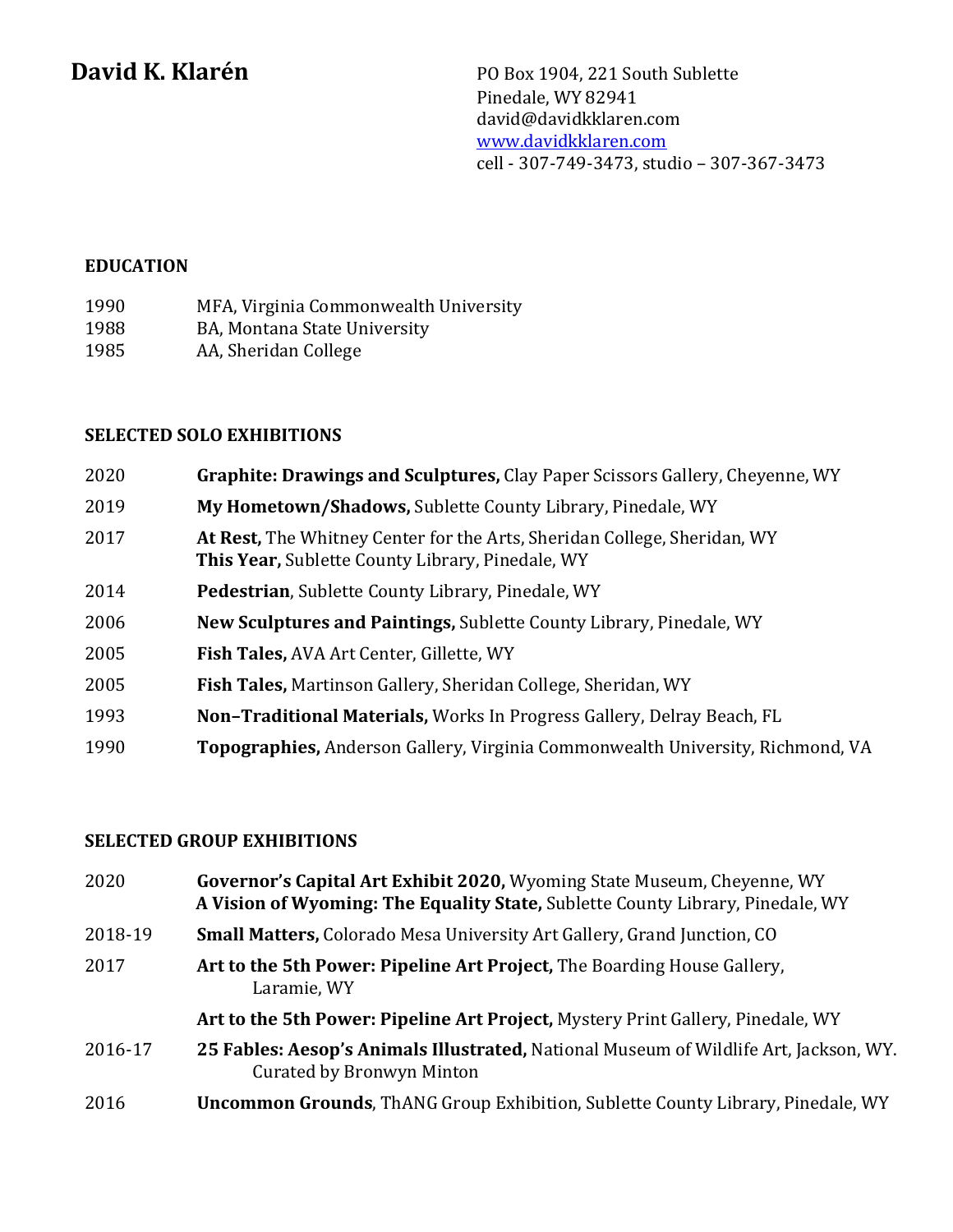| 2015    | Paper West, Alvin Glittens Gallery, University of Utah, Salt Lake City, UT. Curated by<br><b>Shelby Shadwell</b>                                                                                                                                                                                                                                                              |
|---------|-------------------------------------------------------------------------------------------------------------------------------------------------------------------------------------------------------------------------------------------------------------------------------------------------------------------------------------------------------------------------------|
| 2013-14 | Wonder Cabinet: A Collection of Curiosities, National Museum of Wildlife Art, Jackson<br>Hole, WY. Curated by Bronwyn Minton                                                                                                                                                                                                                                                  |
| 2012    | Silverspot: A Graphic Novel, National Museum of Wildlife Art, Jackson Hole, WY.<br><b>Curated by Bronwyn Minton</b>                                                                                                                                                                                                                                                           |
|         | Pipeline: Pumping Art from the Energy State of Wyoming, CLICK! A Weekend for<br>Wyoming Visual Artists, Pinedale, WY                                                                                                                                                                                                                                                          |
| 2011    | Pipeline Art Project at Red Dot Fair, Booth A103, Miami Art Week, Miami, FL<br>Biennial Fellowship Exhibition, Wyoming Arts Council, Art Association of<br>Jackson Hole, Jackson Hole, WY. Curated by Nancy Bowen, Brooklyn, NY<br><b>Orchestrated Line, with Amy Unfried, Art Association Gallery, Jackson Hole, WY</b><br>Art of Our Century, Woodbury Art Museum, Orem, UT |
| 2010    | <b>Common Ground Work, Sublette County Library, Pinedale, WY</b><br>Three from Pinedale, KEAG Gallery, Laramie, WY                                                                                                                                                                                                                                                            |
| 2004    | Governor's Capital Art Exhibit 2004, Wyoming State Museum, Cheyenne, WY                                                                                                                                                                                                                                                                                                       |
| 2003    | Sheridan College Alumni Invitational Exhibition, Martinson Gallery,<br>Sheridan College, Sheridan, WY<br>Go Fish, Sublette County Library, Pinedale, WY, and with Bart Fetz at Wyoming Arts<br>Council Gallery, Cheyenne, WY                                                                                                                                                  |
| 2002    | Rocky Mountain Biennial 2002, Museum of Contemporary Art, Fort Collins, CO                                                                                                                                                                                                                                                                                                    |
| 2001    | Small Works National All Media Invitational 2001, Period Gallery, Omaha, NE<br>Mixed Media III, Period Gallery, Omaha, NE (Special Recognition Award)                                                                                                                                                                                                                         |
| 2000    | Lewis-Clark Juried Exhibition, Lewis-Clark State College, Lewiston, ID<br>Animal Stories, Wyoming Art Council Art Box Traveling Exhibit, WY                                                                                                                                                                                                                                   |
| 1999    | Animal Stories, Wyoming Arts Council Gallery, Cheyenne, WY                                                                                                                                                                                                                                                                                                                    |
| 1998    | <b>Wyoming Works Juried Exhibition, Nicolaysen Art Museum, Casper, WY</b>                                                                                                                                                                                                                                                                                                     |
| 1993    | 42 <sup>nd</sup> Annual All Florida Juried Exhibition, Boca Raton Museum of Art,<br>Boca Raton, FL<br>MSU Invitational Alumni Centennial Exhibition, Haynes Hall Gallery,                                                                                                                                                                                                     |
|         | Montana State University, Bozeman, MT                                                                                                                                                                                                                                                                                                                                         |
|         | Eighth Annual Art Competition, WXEL Studios, Boynton Beach, FL                                                                                                                                                                                                                                                                                                                |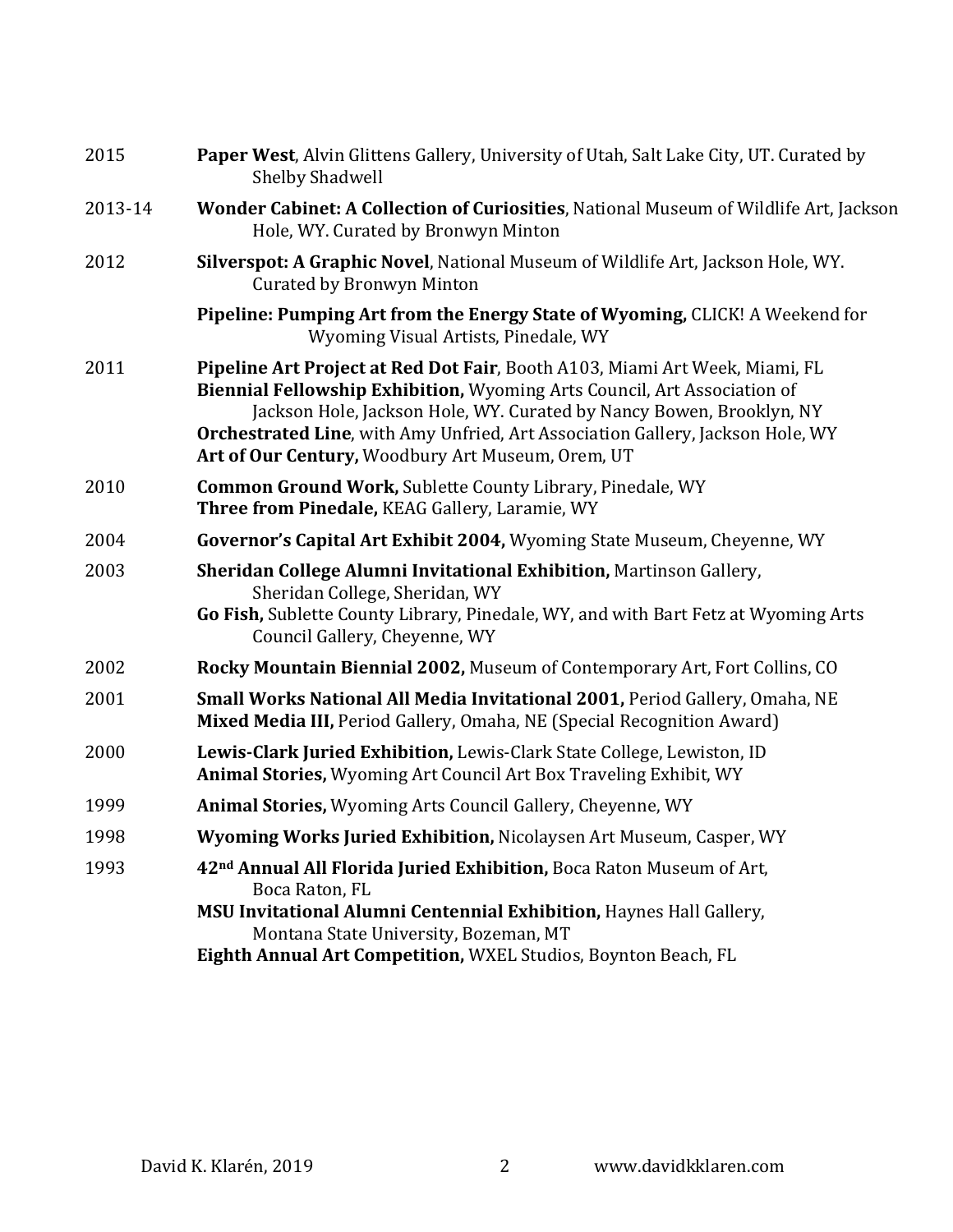# **AWARDS AND HONORS**

| 2013           | <b>Jentel Artist Residency Program, Banner, WY</b>                                                                                                                                   |
|----------------|--------------------------------------------------------------------------------------------------------------------------------------------------------------------------------------|
| 2011           | Visual Arts Fellowship, Wyoming Arts Council, Jurors: Nancy Bowen, Mark Klett,<br>and Joshua Wiener<br><b>Individual Artist Professional Development Grant, Wyoming Arts Council</b> |
| 2010           | <b>Individual Artist Professional Development Grant, Wyoming Arts Council</b>                                                                                                        |
| 1993<br>Award) | <b>WXEL Eighth Annual Art Competition, Boynton Beach, FL (Special Recognition)</b>                                                                                                   |

# **PROJECTS**

| 2019        | Artist in Residence, The Children's Learning Center, during the month of January, I<br>created with the kids, a collaborative painting project in both the Big Piney and<br>Pinedale, WY facilities. This is part of the April 2019 fundraising event "Art Stars of<br>Sublette County".                                                           |
|-------------|----------------------------------------------------------------------------------------------------------------------------------------------------------------------------------------------------------------------------------------------------------------------------------------------------------------------------------------------------|
|             | 2017 - 2019 In Site: Ex Site Public Art Program, Ex site: 365 Project, Pinedale Fine Arts Council.<br>Sentinel on a 2 year loan at Sublette County Library in Big Piney, WY                                                                                                                                                                        |
|             | 2016 - 2019 Mystery Print Gallery, owner of contemporary art gallery in Pinedale, WY, focusing<br>on solo and curated themed exhibits of Wyoming, regional, and national artists.                                                                                                                                                                  |
| 2014        | In Site: Ex Site Public Art Program, Ex site: 2D Project, Pinedale Fine Arts Council.<br>Commissioned to design and execute Point of Compromise, a new mural (14'x65') on<br>the exterior of the US Post Office building in Pinedale, WY.                                                                                                          |
| 2013        | Curt Gowdy State Park Visitor Center, Art in Public Buildings Program, Wyoming<br>Arts Council. Commissioned to design, execute, and install interior and exterior<br>sculptural works. The works consist of exterior cast iron low relief plaques<br>imbedded in the surrounding sidewalks, and interior engraved tiles in native fish<br>motifs. |
| 2009 - 2019 | Pipeline Art Project, a group of contemporary Wyoming artists seeking to promote<br>their work and further their art careers in the wider world while maintaining<br>Wyoming residency. www.pipelineartproject.com                                                                                                                                 |
| 1996 - 2019 | Board Member and Officers, Pinedale Fine Arts Council, Pinedale, WY<br>Chairman, Visual Arts Committee, sanctioned with developing and instituting the<br>In Site: Ex Site/Pinedale public art program for the Town of Pinedale, WY 2009 -<br>2014                                                                                                 |
| 1999 - 2000 | Project Director, Artists & Communities: America Creates for the Millennium,<br>Pinedale Fine Arts Council, Pinedale, WY                                                                                                                                                                                                                           |
|             | 1996 - 2004 Visiting Artist, Pinedale High School, Pinedale, WY                                                                                                                                                                                                                                                                                    |
|             |                                                                                                                                                                                                                                                                                                                                                    |